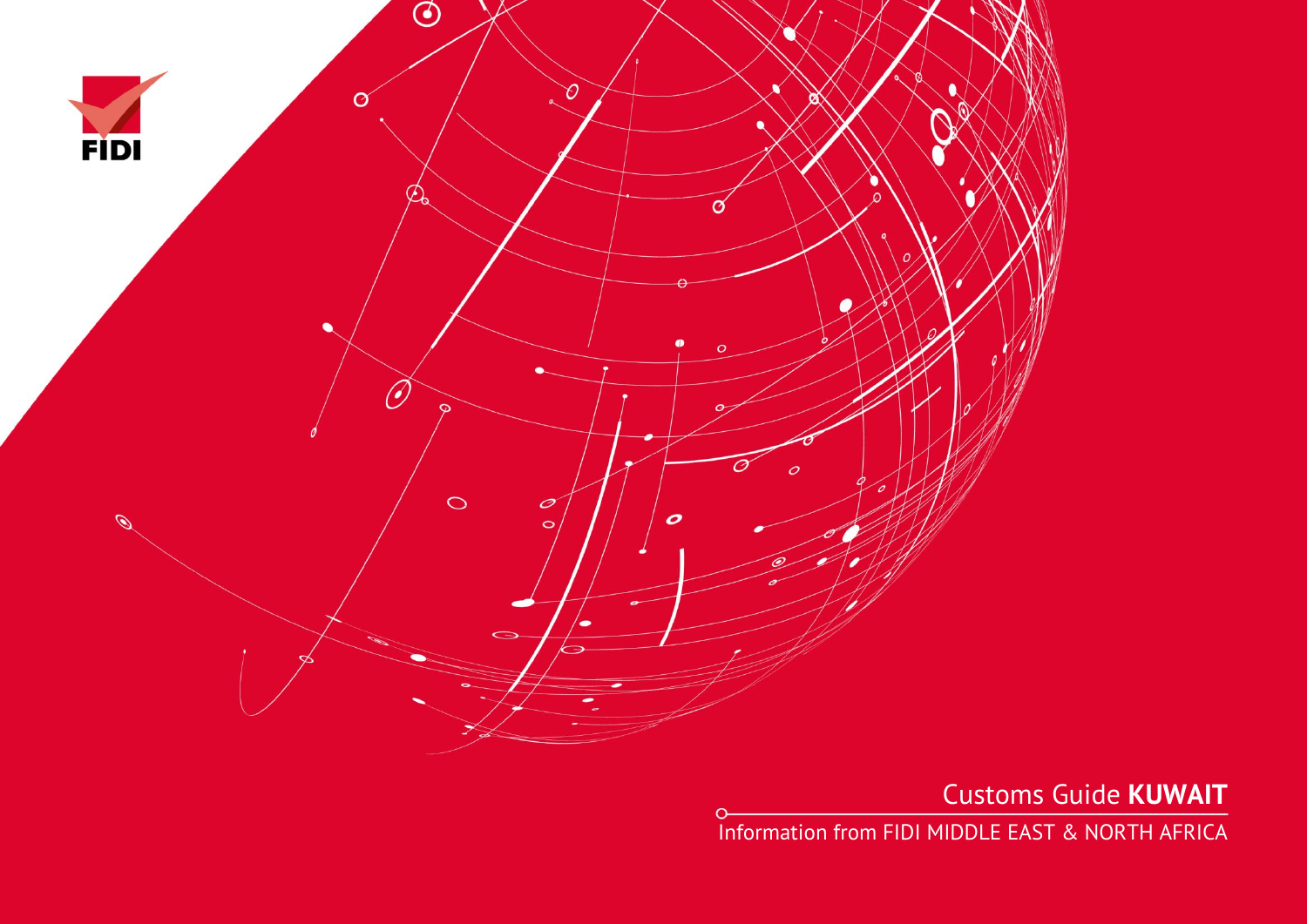## **Customs guide** KUWAIT

## **The global quality standard for international moving.**

The FAIM label is your global assurance for a smooth, safe and comprehensive relocation process.





| <b>GOODS</b>         | <b>DOCUMENTS REQUIRED</b>                                                                                                                                                                                                                                                                                                                                                                                                                                                                                                                                                                                                                                                                       | <b>CUSTOMS PRESCRIPTIONS</b>                                                                                                                                                                                                                                                                                                                                                                                                                                                         | <b>REMARKS</b>                                                                                                                                                                                                                                                                                                                                                                                                                                                                                                                                                                                                                                                                                                                                                                                                                                                                                                                                                                                                                                                                                                                                                                     |
|----------------------|-------------------------------------------------------------------------------------------------------------------------------------------------------------------------------------------------------------------------------------------------------------------------------------------------------------------------------------------------------------------------------------------------------------------------------------------------------------------------------------------------------------------------------------------------------------------------------------------------------------------------------------------------------------------------------------------------|--------------------------------------------------------------------------------------------------------------------------------------------------------------------------------------------------------------------------------------------------------------------------------------------------------------------------------------------------------------------------------------------------------------------------------------------------------------------------------------|------------------------------------------------------------------------------------------------------------------------------------------------------------------------------------------------------------------------------------------------------------------------------------------------------------------------------------------------------------------------------------------------------------------------------------------------------------------------------------------------------------------------------------------------------------------------------------------------------------------------------------------------------------------------------------------------------------------------------------------------------------------------------------------------------------------------------------------------------------------------------------------------------------------------------------------------------------------------------------------------------------------------------------------------------------------------------------------------------------------------------------------------------------------------------------|
| <b>Removal goods</b> | Sea Freight Shipment:<br>Bill of Lading.<br>Packing list.<br>Passport copy - picture page.<br>Residence page copy.<br>Temporary Work Entry Visa / NOC Copy<br>(A4 Size Work/Entry Visa) duly stamped<br>by the Kuwait Immigration upon arrival in<br>Kuwait.<br>• Kuwait Civil ID.<br>• Work Permit.<br>• Temporary Import License.<br>Air Freight shipment:<br>• Airway Bill.<br>Packing List.<br>Passport copy - picture page.<br>• Temporary Work Entry Visa / NOC Copy<br>(A4 Size Work/Entry Visa) duly stamped<br>by the Kuwait Immigration upon arrival in<br>Kuwait.<br>Kuwait Civil ID.<br>• An authorization letter from your<br>company (Kuwait) in Arabic addressed to<br>customs*. | Duty free entry is allowed only for a total<br>C&F Value not exceeding USD \$1000 on<br>value of shipment as estimated by Customs.<br>The documents required to customs clear<br>the shipment documents have to be<br>provided at least 5 days prior to the arrival<br>of the shipment.<br>Sea freight:<br>• 5% customs duty is applicable on all non-<br>diplomatic sea imports.<br>Kuwait customs have decided to charge<br>customs duty on each and every sea<br>import shipment. | Shipment to be consigned in the name of<br>the owner on all documents.<br>Shipments of Import cargo must be<br>palletized.<br>• Procedure to obtain Temporary Import<br>License:<br>• Consignee needs to first visit with Bill of<br>Lading, packing list, passport copy,<br>residence page, work permit, Kuwait<br>Civil ID to be submitted to Secretary of<br>Licensing Department Office to obtain<br>the approval (Ministry of Commerce and<br>Industries, Murqab, Kuwait City Building<br>Number 2, 3rd Floor).<br>Approval time required: approximatively<br>7-14 days as advised by MOC.<br>• Once approval from Under-Secretary of<br>Licensing department office is received,<br>the Temporary License will be issued by<br>concern department in Ministry of<br>Commerce and Industries.<br>An authorization letter* from your<br>company (Kuwait) in Arabic addressed to<br>customs stating that consignee is under<br>their sponsorship and indicating which<br>Destination Agent is appointed to clear<br>and deliver the shipment. This letter has<br>to be signed by the authorized signatory<br>of the company and stamped by the<br>company (must be on a company |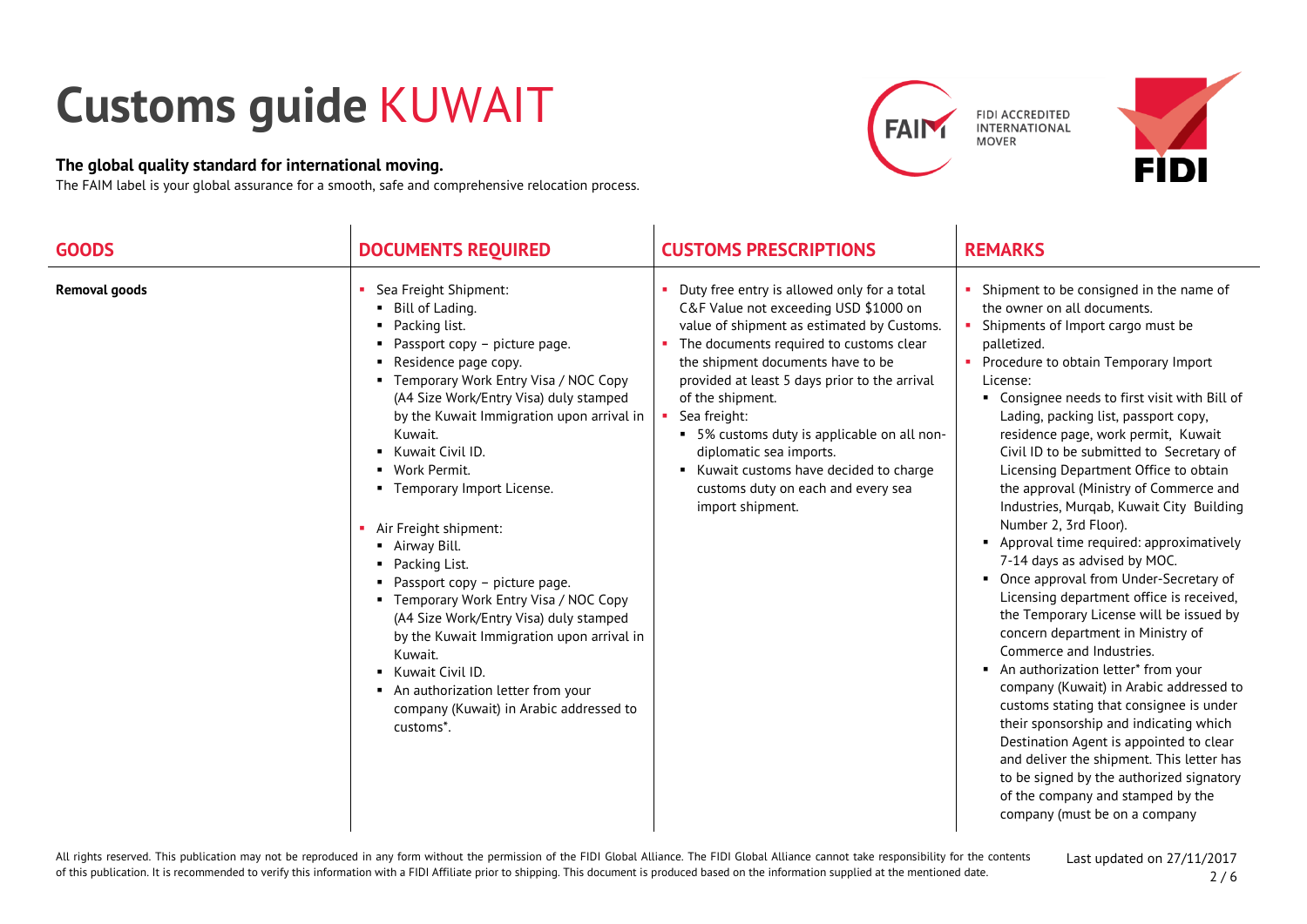| <b>GOODS</b>                               | <b>DOCUMENTS REQUIRED</b>                                                                                                                                                                                                                                                                                                                                                                                                                                                                                                                                                                                                                                                                                                                                                                                                   | <b>CUSTOMS PRESCRIPTIONS</b>                                                                                                                                                                                                                                                        | <b>REMARKS</b>                                                                                                                                                                                                                 |
|--------------------------------------------|-----------------------------------------------------------------------------------------------------------------------------------------------------------------------------------------------------------------------------------------------------------------------------------------------------------------------------------------------------------------------------------------------------------------------------------------------------------------------------------------------------------------------------------------------------------------------------------------------------------------------------------------------------------------------------------------------------------------------------------------------------------------------------------------------------------------------------|-------------------------------------------------------------------------------------------------------------------------------------------------------------------------------------------------------------------------------------------------------------------------------------|--------------------------------------------------------------------------------------------------------------------------------------------------------------------------------------------------------------------------------|
|                                            |                                                                                                                                                                                                                                                                                                                                                                                                                                                                                                                                                                                                                                                                                                                                                                                                                             |                                                                                                                                                                                                                                                                                     | letterhead). Format to be provided to<br>client by the Destination Agent.<br>Client's company authorized signature (in<br>п.<br>Arabic - Itimad Tokia) - scanned copy is<br>required for signature verification at<br>customs. |
| <b>Diplomats Removals</b>                  | Bill of Lading.<br><b>College</b><br>Packing List.<br>Copy of importer's passport.<br>$\blacksquare$<br>Copy of importer's Kuwait personal identity<br>card.<br>• Copy of Importer's Diplomatic identity card<br>issued by Embassy.<br>Exemption certificate from Ministry of<br>Foreign Affairs in Kuwait.<br>• An authorization letter from Diplomatic<br>Mission - Kuwait in Arabic addressed to<br>customs:<br>• Stating that consignee are under<br>Diplomatic Mission sponsorship.<br>Indicating which Destination Agent has<br>been appointed to clear and deliver the<br>shipment.<br>• This letter has to be signed by the<br>authorized signatory of the Diplomatic<br>Mission and stamped (must be on a<br>Diplomatic Mission letterhead).<br>• Format to be provided to the client by the<br>Destination Agent. | • Duty free entry.                                                                                                                                                                                                                                                                  |                                                                                                                                                                                                                                |
| <b>New Furniture &amp; Household Goods</b> | • Import licence or Temporary Import License.<br>• Certificate of Origin - showing complete<br>name and address of manufacturer.<br>$\blacksquare$ Invoice.<br>Packing list.<br>$\mathbf{u}$ .                                                                                                                                                                                                                                                                                                                                                                                                                                                                                                                                                                                                                              | The invoice and certificate of origin have to<br>be legalised by the Arab Chamber of<br>Commerce and visaed by Kuwait Embassy or<br>Consulate at origin.<br>Customs duty 5% of C.I.F. value on items not<br>manufactured in Kuwait.<br>On all other items wherein a similar product |                                                                                                                                                                                                                                |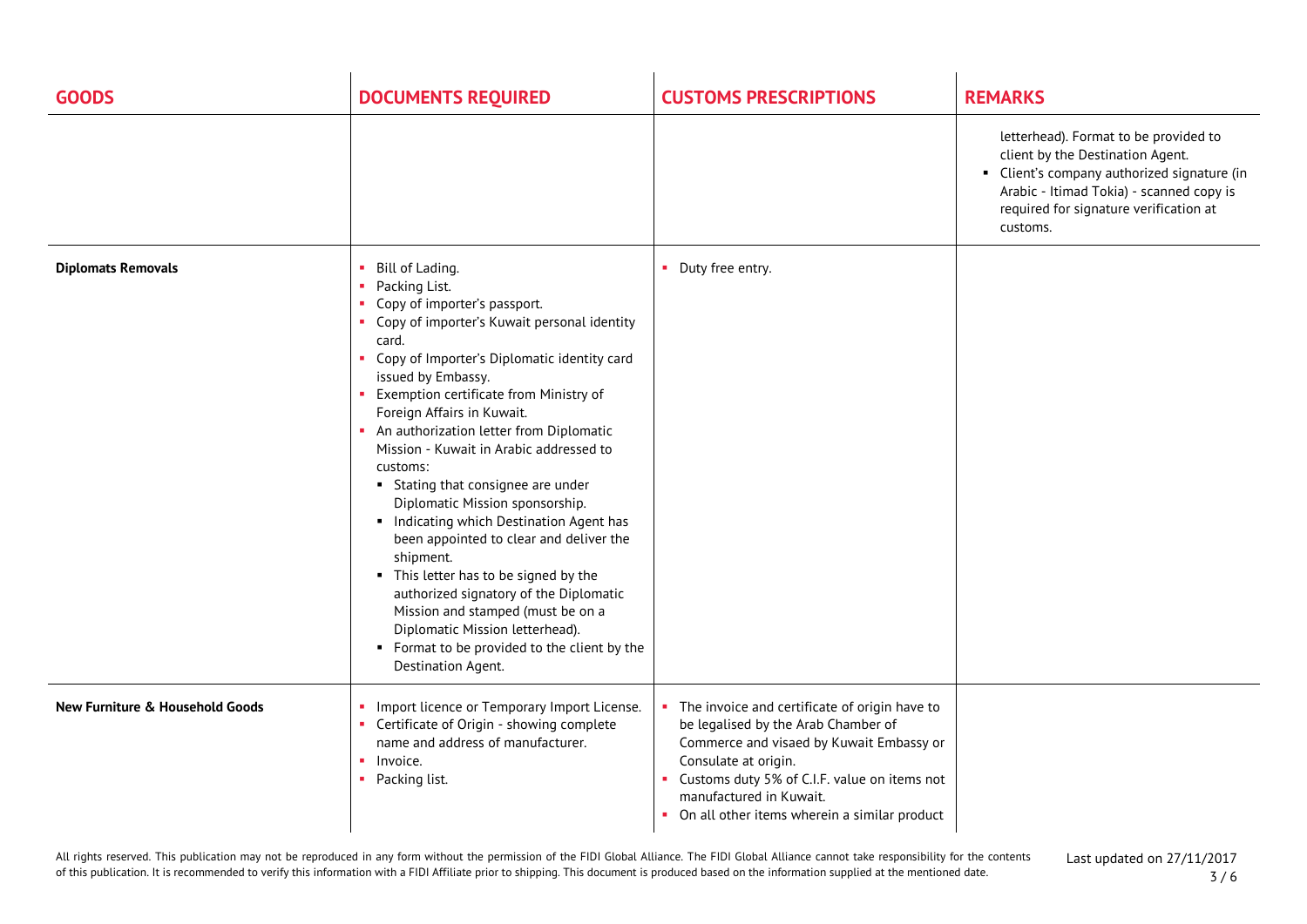| <b>GOODS</b>                            | <b>DOCUMENTS REQUIRED</b>                                                               | <b>CUSTOMS PRESCRIPTIONS</b>                                                                                                                                                                                                                                                                                            | <b>REMARKS</b>                                                                                                                                                                                                                                                                                                                   |
|-----------------------------------------|-----------------------------------------------------------------------------------------|-------------------------------------------------------------------------------------------------------------------------------------------------------------------------------------------------------------------------------------------------------------------------------------------------------------------------|----------------------------------------------------------------------------------------------------------------------------------------------------------------------------------------------------------------------------------------------------------------------------------------------------------------------------------|
|                                         |                                                                                         | is manufactured in Kuwait, the duty will<br>range from 15 to 22%.                                                                                                                                                                                                                                                       |                                                                                                                                                                                                                                                                                                                                  |
| Motor Vehicles, Motorcycles & Caravans  | • Temporary import permit issued by Kuwait<br>Ministry of Commerce (valid for 30 days). | Only Diplomats and Kuwaitis are allowed to<br>import their cars into Kuwait.<br>Other nationalities are not allowed to import<br>cars.                                                                                                                                                                                  | • Prohibited to import used motor vehicle of<br>more than 5 years old into Kuwait.                                                                                                                                                                                                                                               |
| <b>Personal Computers</b>               |                                                                                         | Computer modems are subject to<br>registration and an initial fee levied by the<br>Ministry of Communication of approx.<br>US\$400 and a renewable fee of US\$400 per<br>annum. This is not a Customs requirement<br>but a requirement of the Ministry of<br>Communication administered by the<br>Department of Customs |                                                                                                                                                                                                                                                                                                                                  |
| Books, audio/video tapes, music records |                                                                                         | Are allowed but censored.<br>Items manufactured by companies on Israeli<br>boycott list such as CBS, RCA, Columbia are<br>confiscated.                                                                                                                                                                                  |                                                                                                                                                                                                                                                                                                                                  |
| <b>Medicines</b>                        | Special release order required.                                                         |                                                                                                                                                                                                                                                                                                                         | • Invariably cause delays in clearance, as a<br>special release order is required from the<br>Ministry of Health.                                                                                                                                                                                                                |
| Dogs, Cats, Birds                       | • Health certificate.                                                                   |                                                                                                                                                                                                                                                                                                                         |                                                                                                                                                                                                                                                                                                                                  |
| <b>Prohibited Items</b>                 |                                                                                         | Alcoholic beverages (liquors, wine, beer ).<br>Manufacturing kits.<br>• Pornographic materials, books and<br>magazines.<br>Walkie-Talkies and radios.<br>Firearms, weapons (including Antique<br>weapons) & ammunitions.<br>Drugs.<br>Gambling equipment.                                                               | Strictly forbidden.<br>If this rule is not complied with, items<br>will be confiscated and owner is liable to<br>be detained, pending legal action.<br>• Delays (and extra costs) to be expected,<br>as a special release order is required,<br>specifically for medicines and drugs<br>(release order from Ministry of Health). |

All rights reserved. This publication may not be reproduced in any form without the permission of the FIDI Global Alliance. The FIDI Global Alliance cannot take responsibility for the contents of this publication. It is recommended to verify this information with a FIDI Affiliate prior to shipping. This document is produced based on the information supplied at the mentioned date.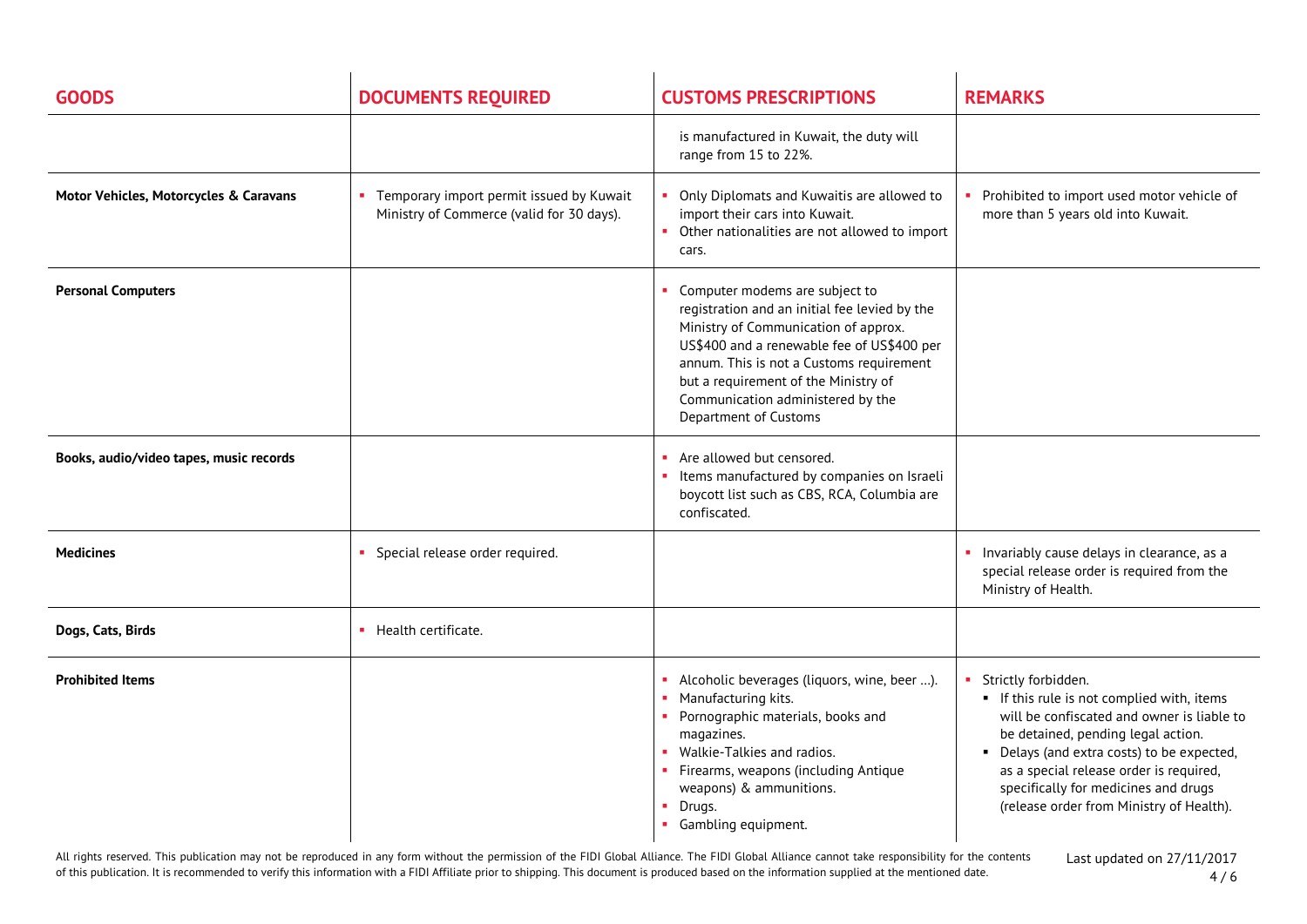| <b>GOODS</b> | <b>DOCUMENTS REQUIRED</b> | <b>CUSTOMS PRESCRIPTIONS</b>                                                                               | <b>REMARKS</b> |
|--------------|---------------------------|------------------------------------------------------------------------------------------------------------|----------------|
|              |                           | Pork products.<br>Any goods connected with or manufactured<br>by Israel.<br>Narcotics, drugs, incitements. |                |